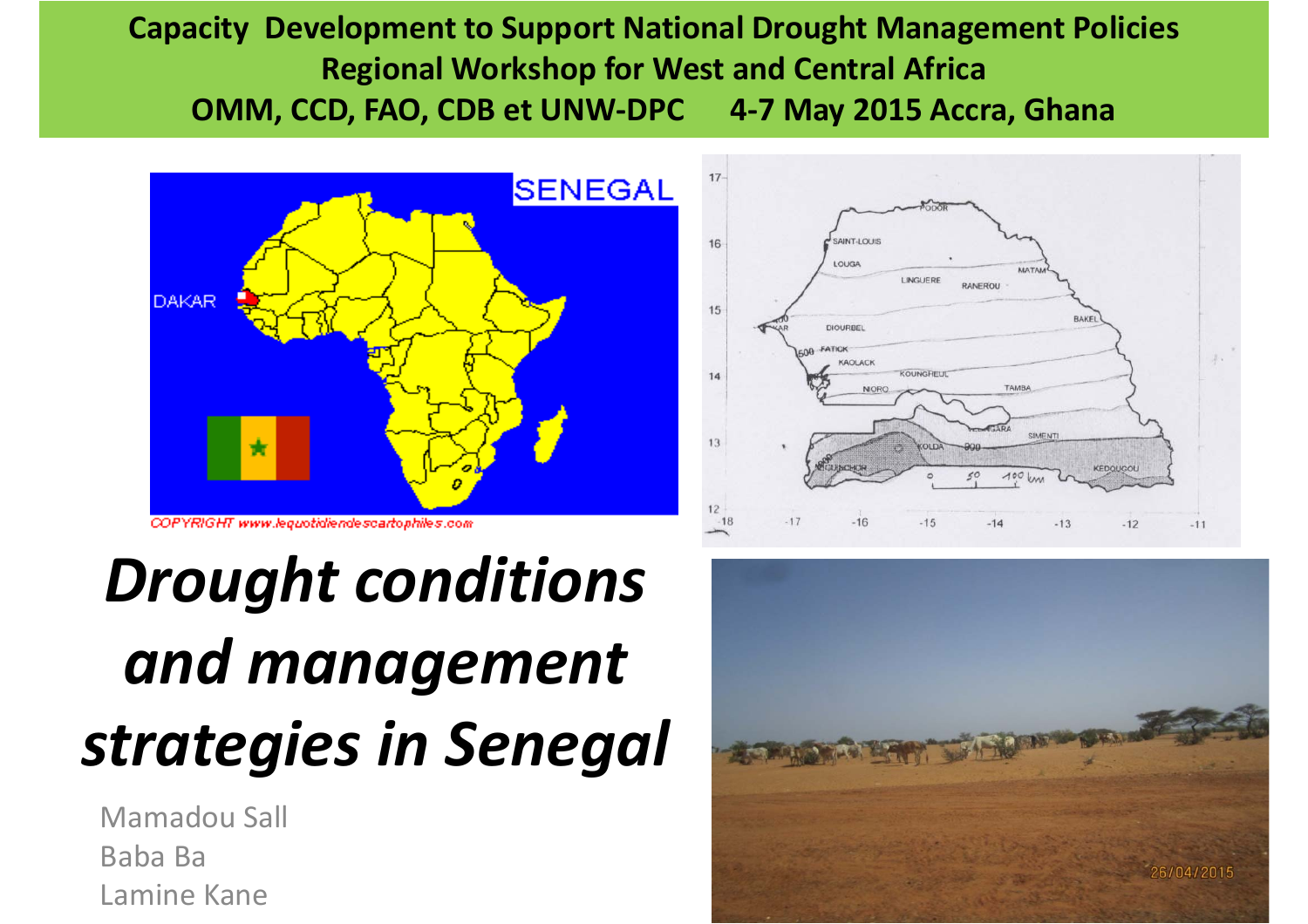# Background

- Senegal: Sahelo soudanian zone
- 1 Rainfall season
	- from May to October in the south
	- From July to Sept in the north
	- $\bullet$  Drought manifestation: variable dry spells
		- and the state of the state  $-$  rainfall shortage
		- –poor distribution of rainfall in space and time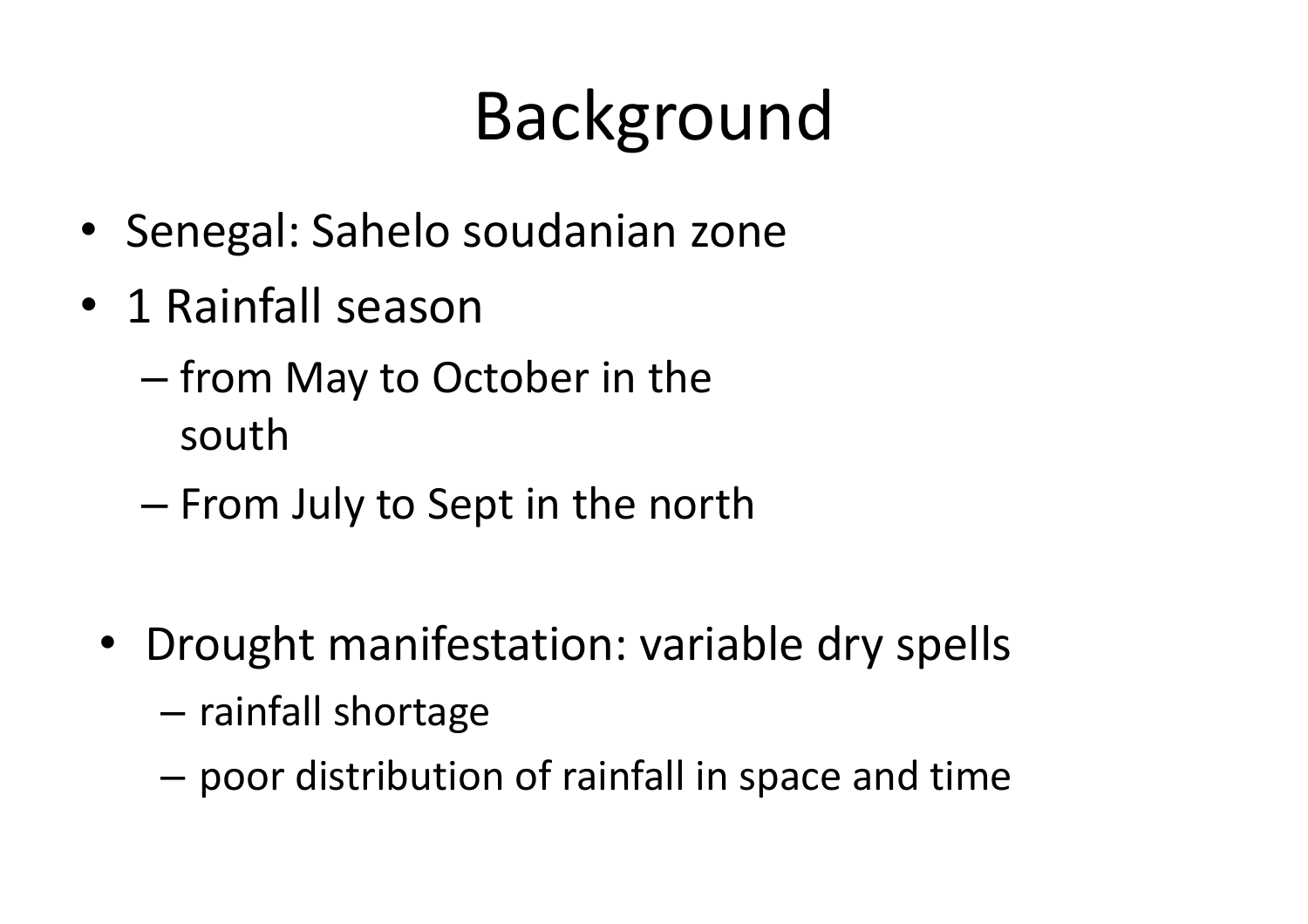### **Drought monitoring and early warning systems**:

- Monitoring of:
	- Rainfall deficit, water level in rivers and groundwater table, soil cover condition, people migration and livestock status
- Early warning systems
	- National Meteorological Agency (ANACIM)
	- Direction of water management (DGPRE)
	- –Direction of agricultural statistics (DAPSA)
	- –Regional institution (CILSS)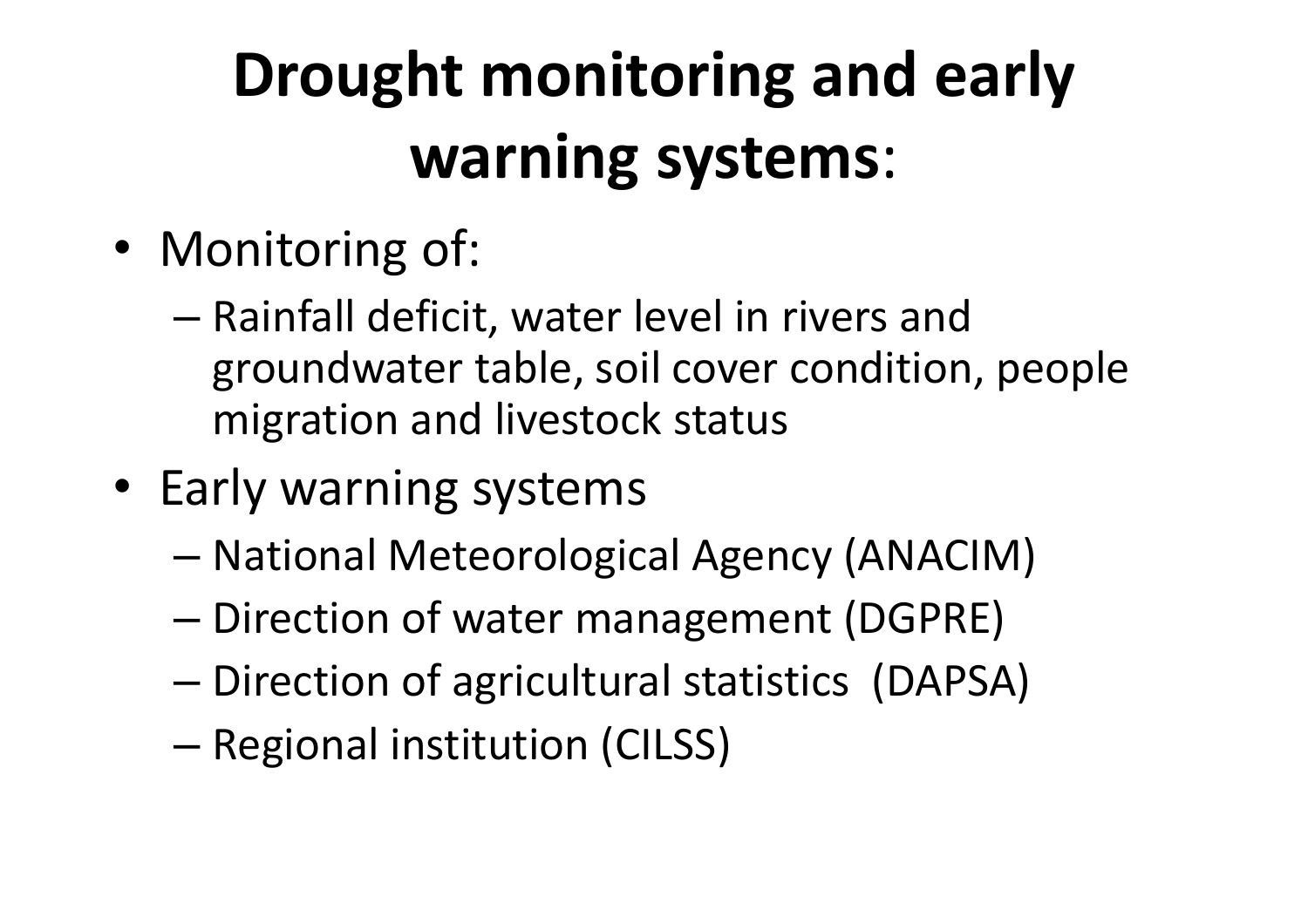## **Vulnerability assessment**

- Agriculture sector
	- Loss of revenue from groundnut and vegetable production
	- Food insecurity due to failure of grain production
	- Livestock loss due to lack of natural pasture
- Water supply sector
	- –Water shortages (lake Guiers, Drying of wells)
- Environment sector
	- $-$  disappearance of animal and vegetable species
	- $-$  soil cover degradation and soil erosion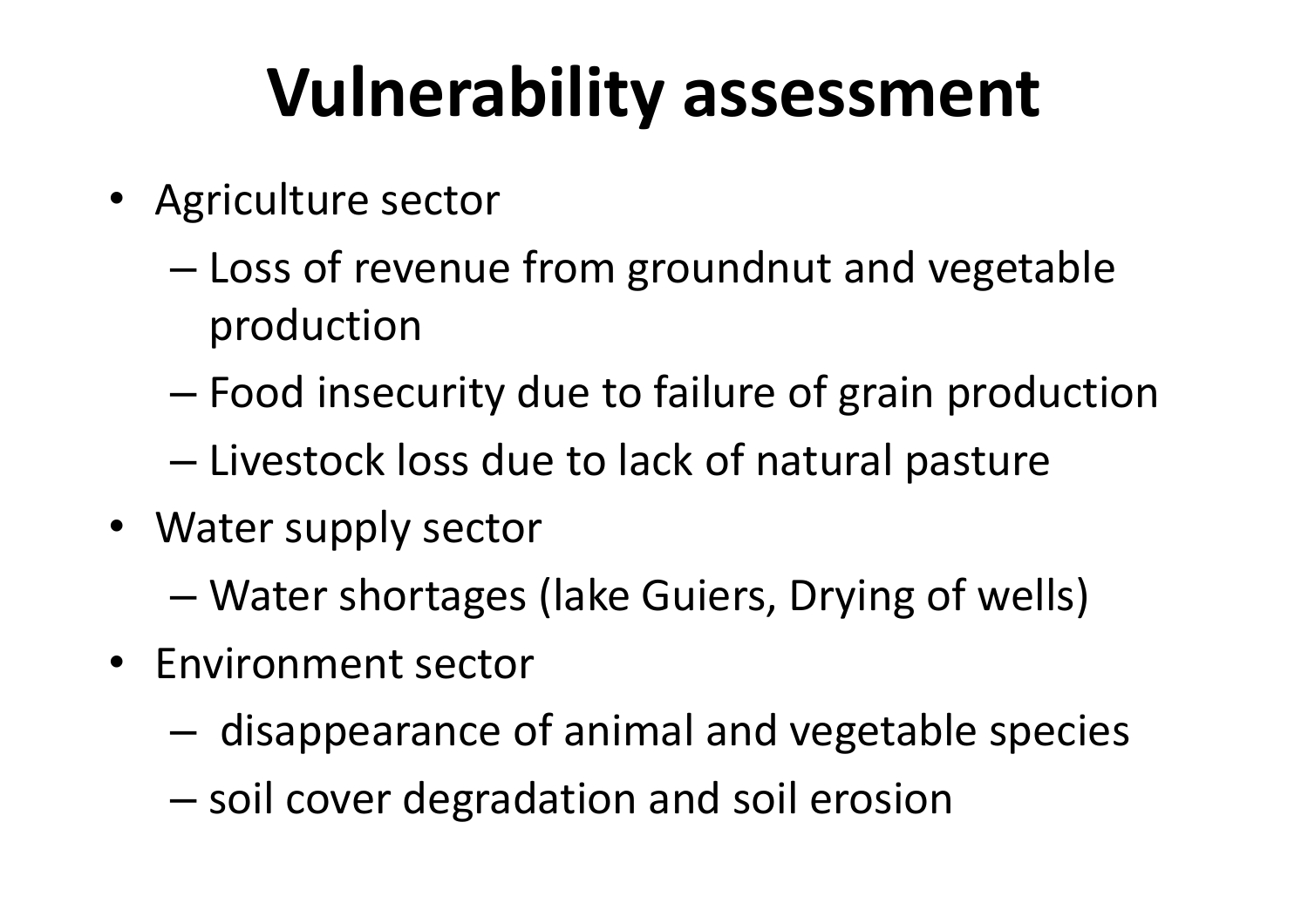#### **Emergency relief and drought response**

- Actions
	- –Food distribution for people and livestock
	- –Compensation from agriculture insurance
	- Food for work in some assistance program (WFP)
- Institutions
	- –Food security commissariat (CSA)
	- International institutions, ONGs, bilateral cooperation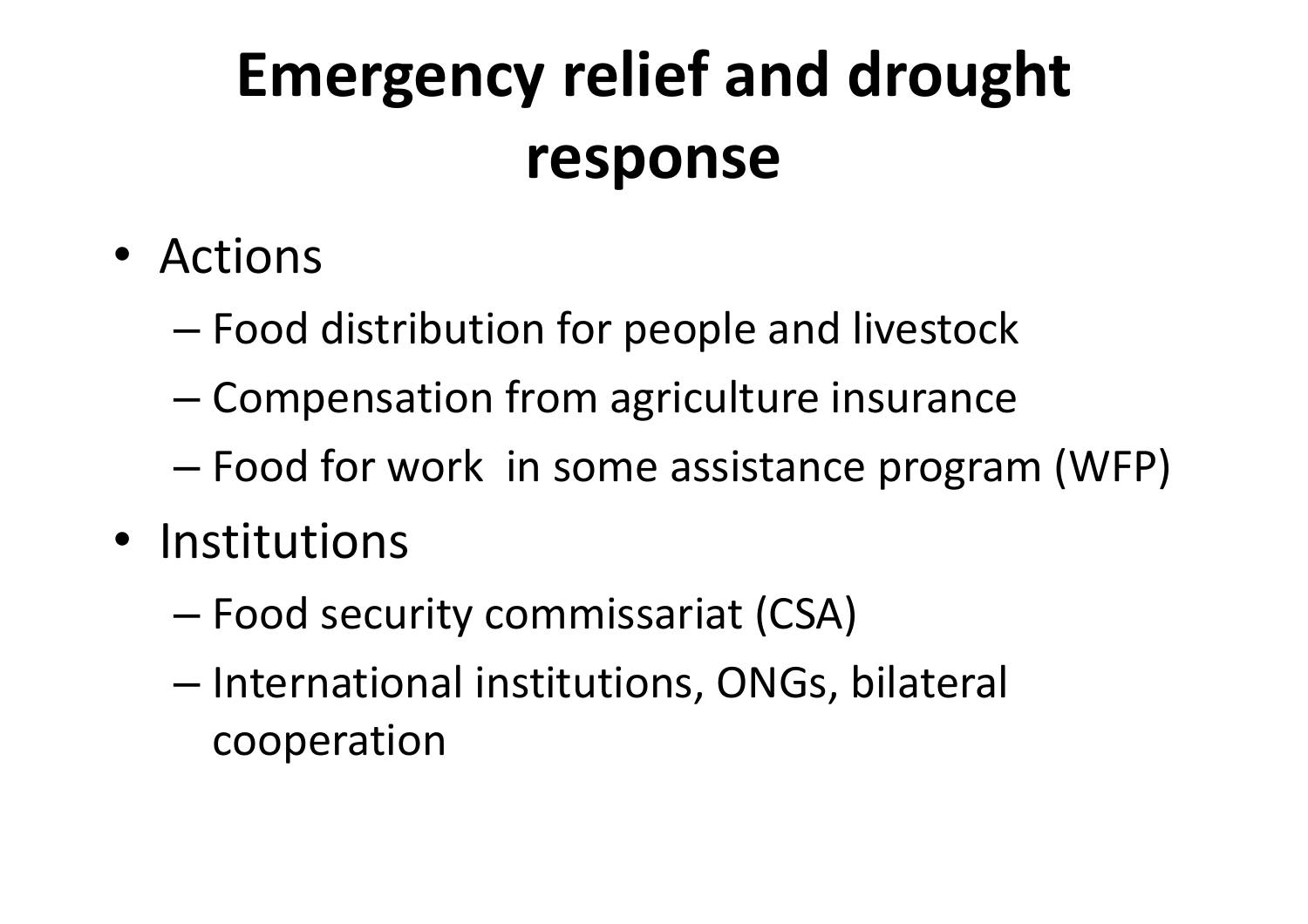#### **Practices to alleviate drought impacts**

- Development of irrigation and water harvesting projects
- Agricultural research for adapted crops and efficient water use (ISRA/CERAAS)
- Program safeguarding of vegetal and animal heritage (DEFCCS, DPN)
- Implementation program of water boreholes in rural areas
- Guideline policies for the management of drought impacts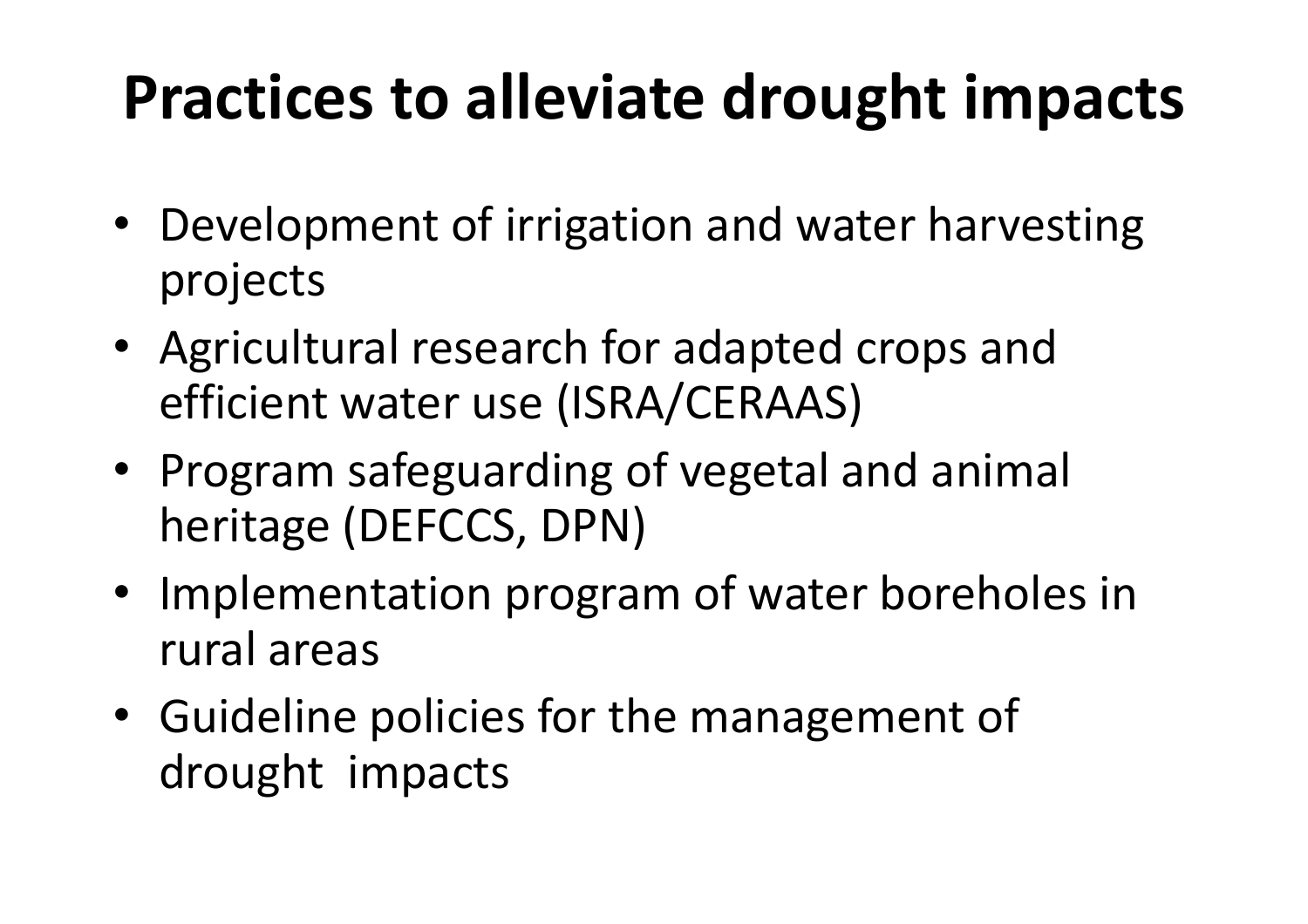### **The need for knowledge and skills on drought management**

- Better understanding of climate change ( impacts and mitigation measures)
- Optimisation of data collection systems
- Capacity of analysis of spatial and temporal data
- Use of modelling tools
- Design of simplified technologies of soil and water conservation
- Development of innovative practices for efficient water use through the funding of research programs